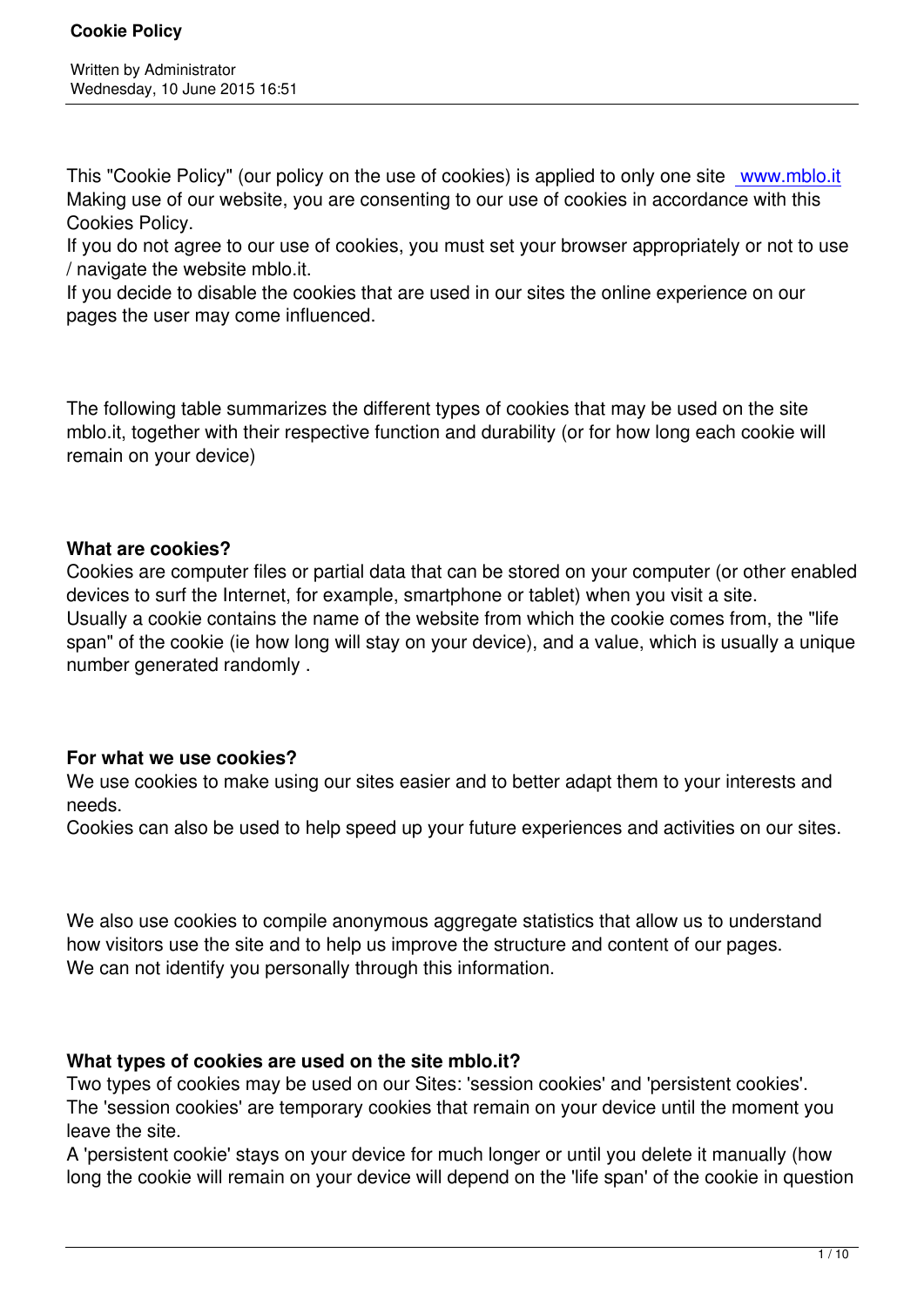Written by Administrator Wednesday, 10 June 2015 16:51

and the settings of your browser).

Some of the pages you visit may also collect information through 'pixel tags' (also known as 'clear gifs') that may be shared with third parties who assist in a direct our promotional activities and the development of Internet sites.

For example, information on the use of Internet sites relating to people who visit our Sites may be shared with advertising agencies to target the advertising banners on our websites optimally. In any case, the information is not personally identifiable, although it could be attached to your personal data.

# **Cookies used on the Site mblo.it**

**Type of Cookie**

**What they do**

## **These cookies collect my personal information / identify me?**

|             | Needed (or "technical") These cookies are essentTatiese tree price percopert attenting your sites nation ideable |
|-------------|------------------------------------------------------------------------------------------------------------------|
| Performance | These cookies help us un hidesset anothiesv dus englinitentifyty oith asu a webustives up to Ald                 |
| Functional  | These cookies allow our Twhe bailters the multiplication contents you there ed solide a small                    |

If you do not accept these cookies, the yield and functionality of the website may be impacted and acce

# **Does we use third-party cookies?**

When you visit our Sites you may receive cookies from web sites or third-party domains. We strive to identify these cookies before they are used in order to allow you to decide whether you want to accept them or not.

Additional information regarding these cookies may be available on the website of the third party.

# **More specific information**

**Session / temporary:** These cookies are deleted from your device when you leave the website.

**Permanent / persistent:** These cookies are not deleted from your device when you leave the website. Remain on your device for a longer period.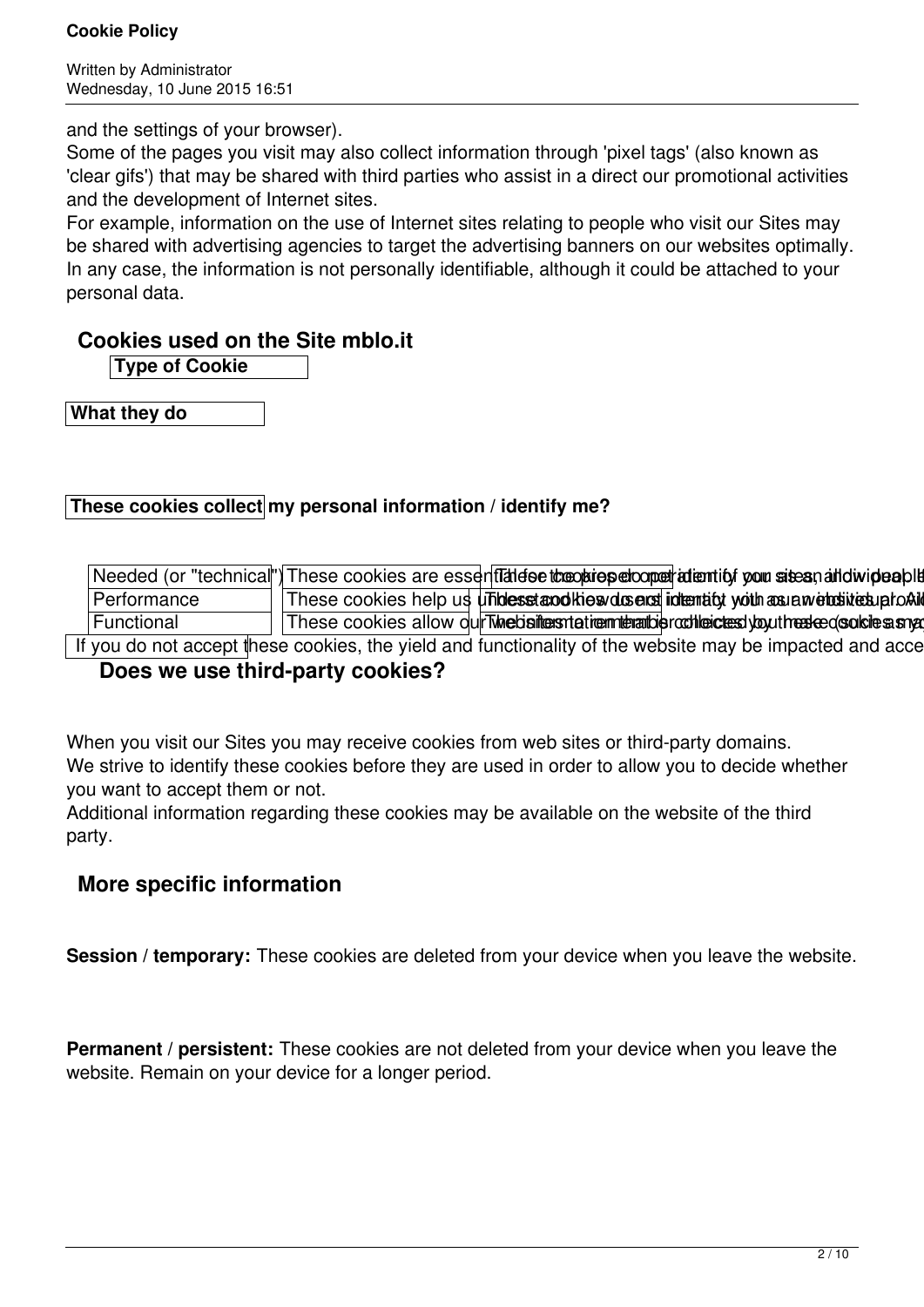#### **Cookie Policy**

Written by Administrator Wednesday, 10 June 2015 16:51

## **NEEDED (or TECHNICAL)**

**Type of Cookie :**

**What they do?**

**How long is the cookie life on your browser?** 

**Cookie details**

Session / temp.

It provides a unique number for each visitor who browse our website.

Session : it will be deleted as soon as you leave our website

A session cookie is a kind of "label" that is uniquely assigned by the server to each client that accesses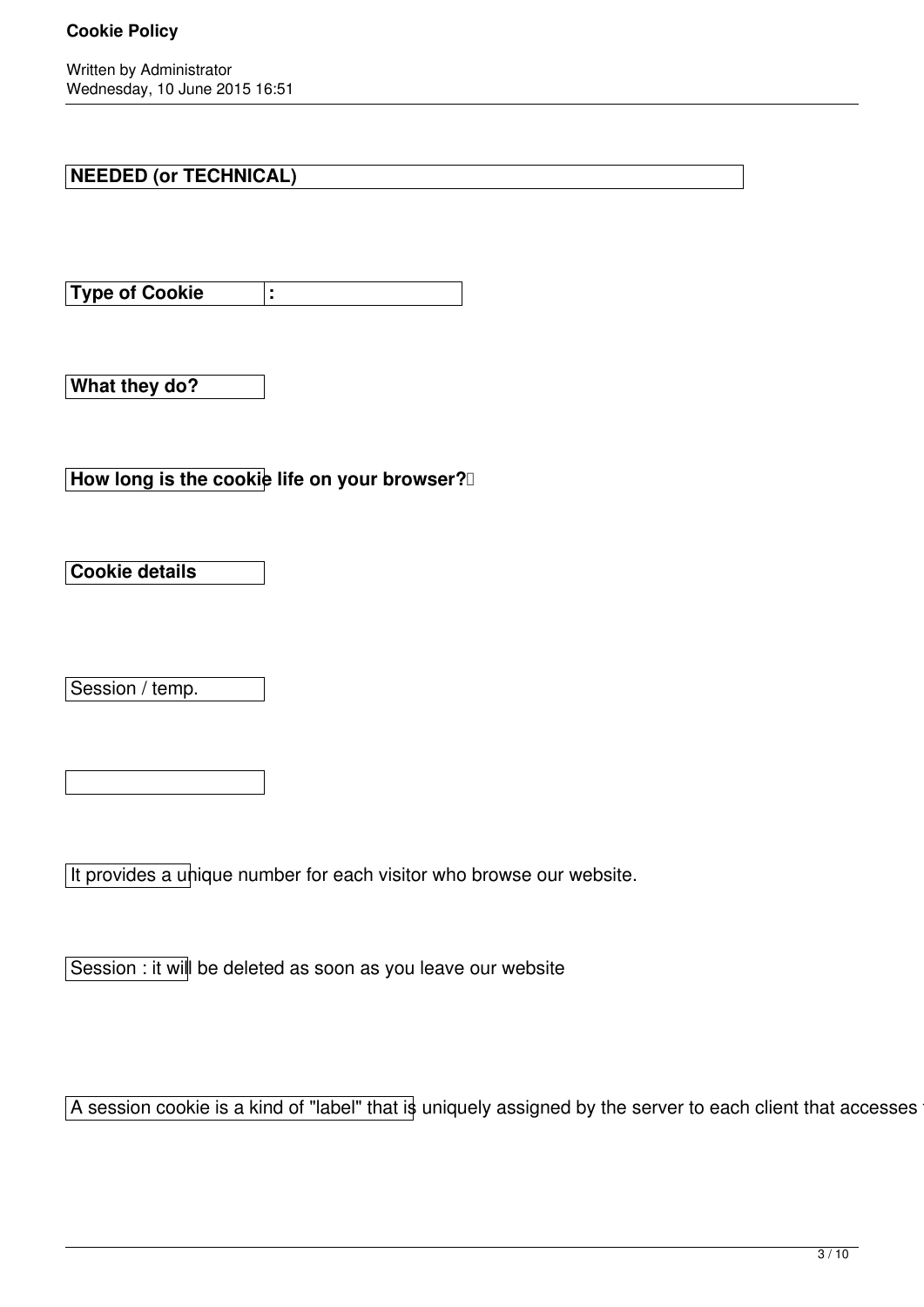Written by Administrator Wednesday, 10 June 2015 16:51

# **PREFERENCES**

**Type of Cookie:**

**What they do?**

**How long is the cookie life on your browser?**

**Cookie details**

| Language |  |
|----------|--|
|          |  |

It provides switche to view the site in different languages

Session: as soon as you exit from the site

PREF: 6 months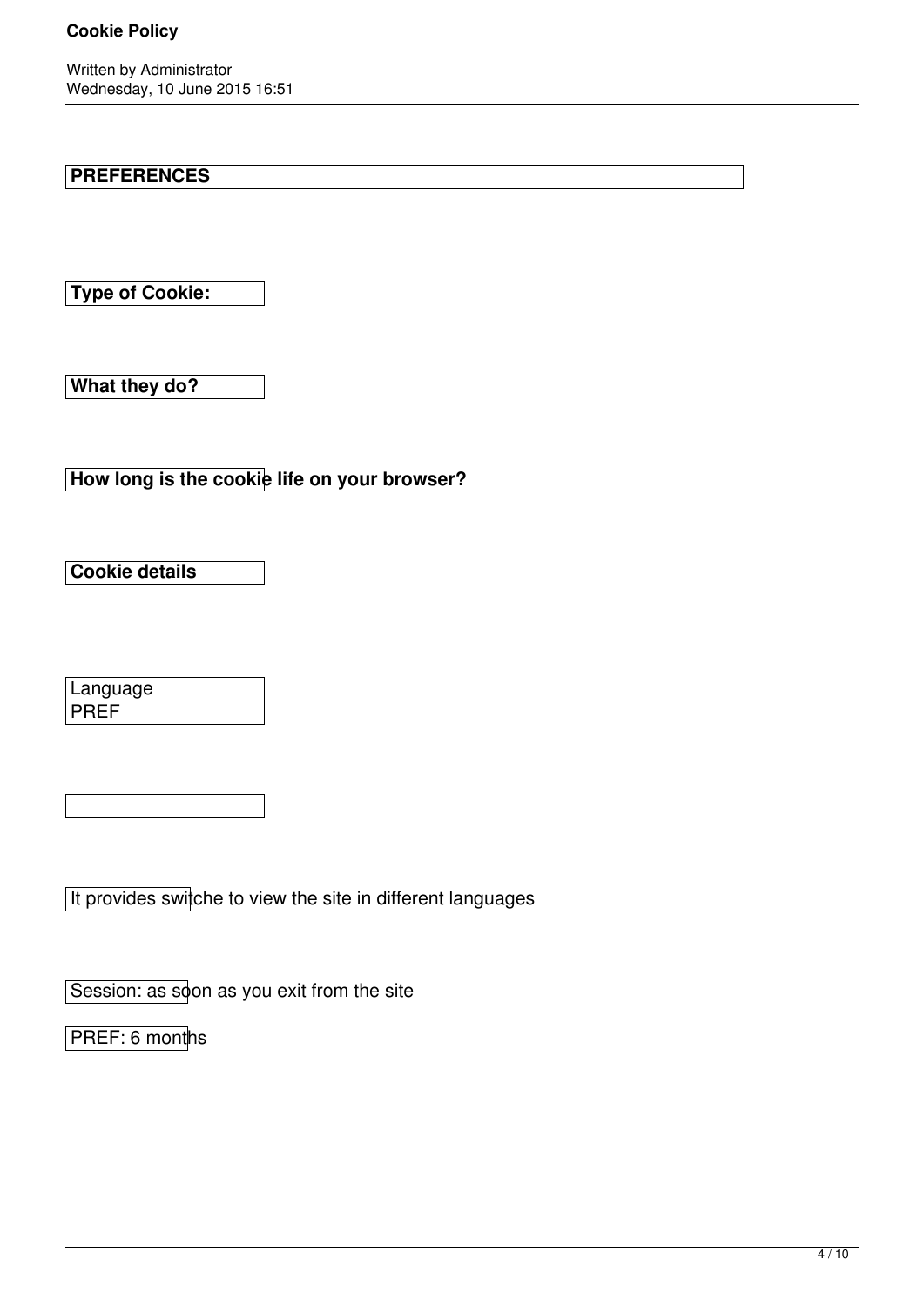The language cookie is used to allow visitors to view the contents of the site in different languages available The permanent cookie stored in your browser need to remember the language choice in the latest display and resubmit a For more details on Google cookie "PREF" the official paige of google at this link

**PERFORMANCE**

**Cookie utilizzato:**

**Che cosa fà?**

**Quanto a lungo rimane il cookie sul vostro dispositivo?**

**Dettagli sul cookie**

Analytics / Tracking

| _ga |  |
|-----|--|
| gat |  |
|     |  |

It provides anonymous information /aggregate on what pages you browse and what you do on our website.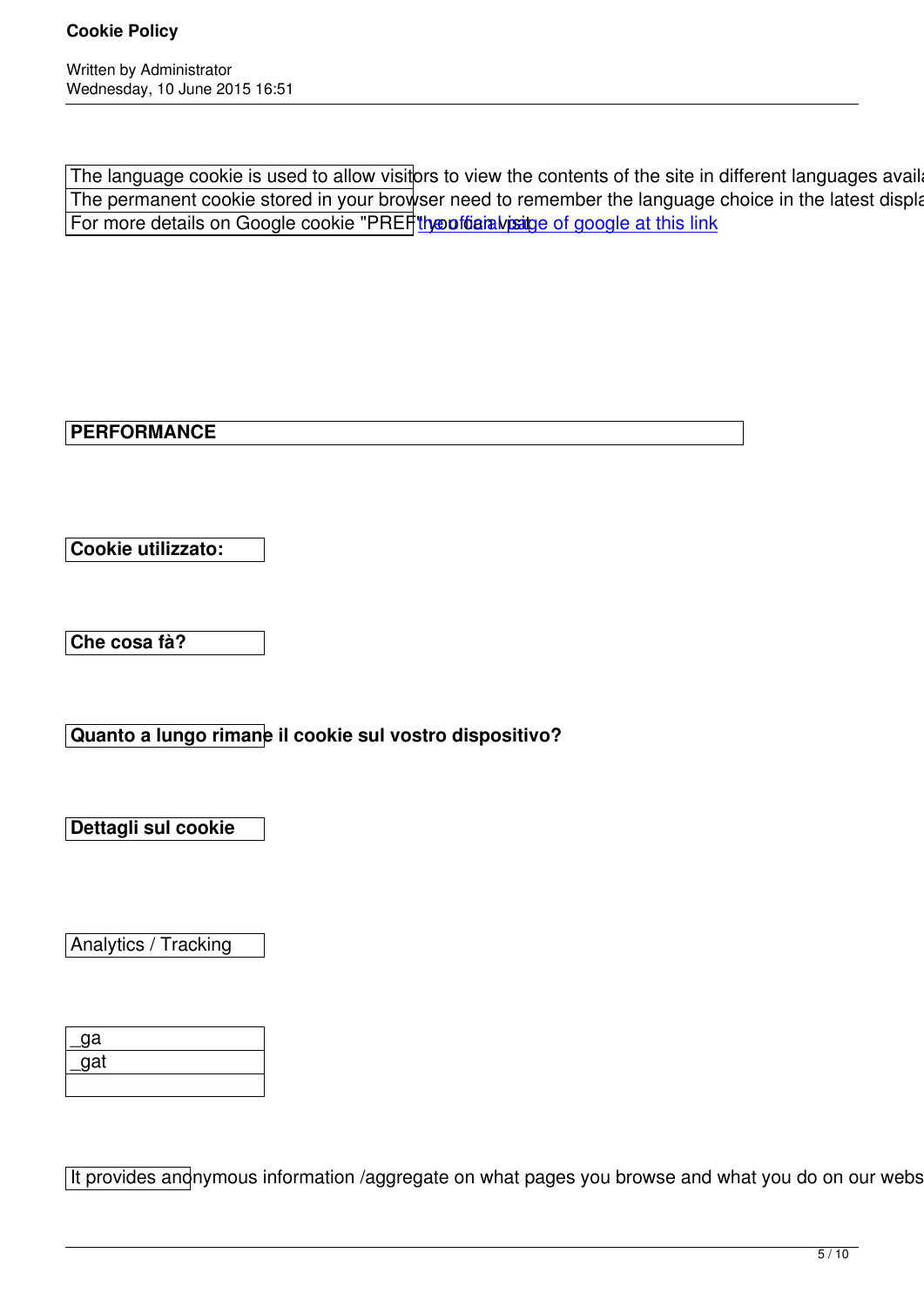Persistent, session and third party

**Google Analytics** For more info about Google Analytics cookies please clik here

**[YouTube Tracking](https://developers.google.com/analytics/devguides/collection/analyticsjs/cookie-usage)**

For more info about YouTube (Google) cookies please click here

# **FUNCTIONALITY**

Social Media / sharing



Enable you to share comments / ratings / pages / bookmark and help to simplify access to social networks

Third party

**Facebook**

For more info about Facebook Connect click here For more info about Facebook social plugin please click here.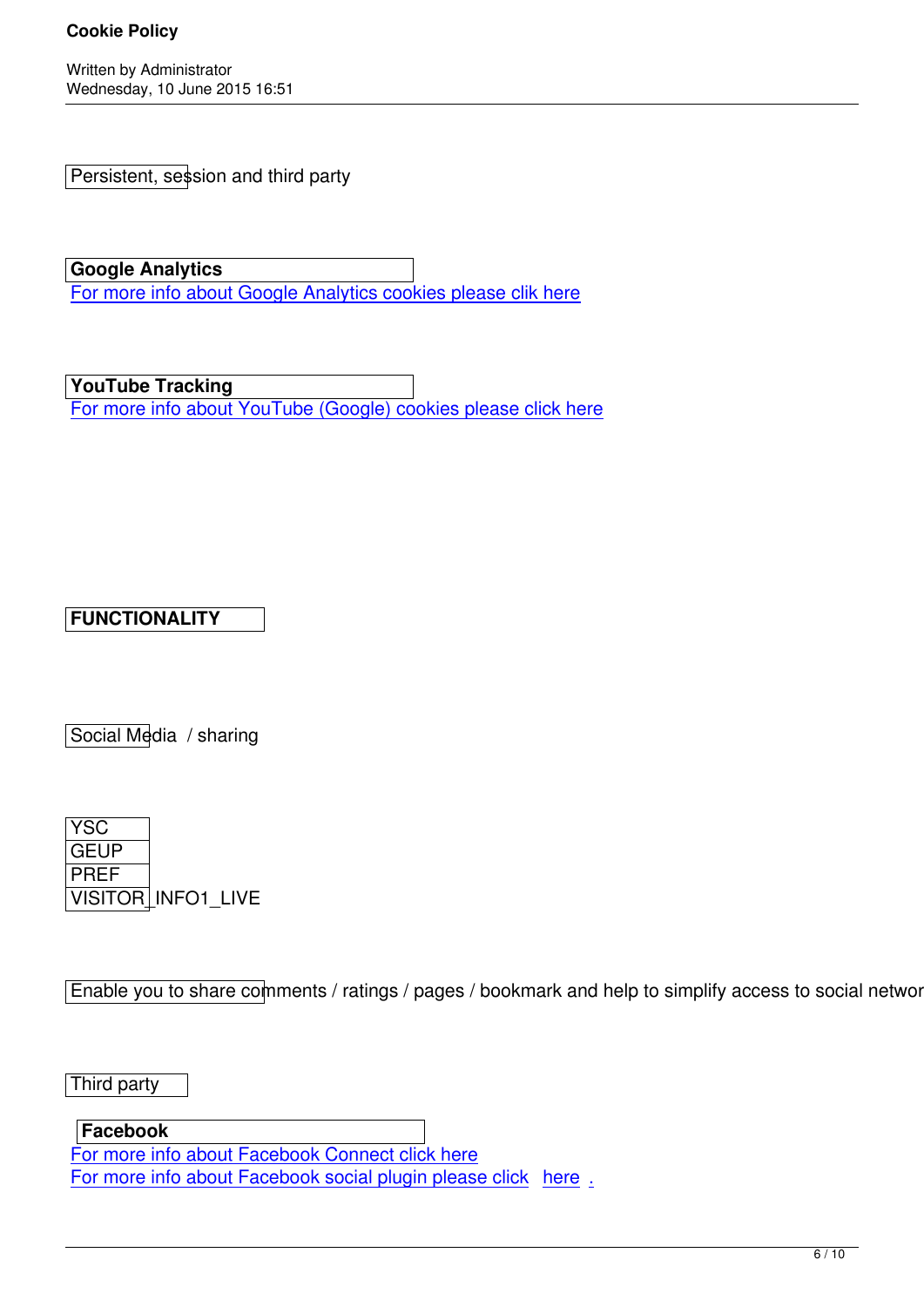# **YouTube**

For more info about YouTube (Google) cookies policy please click here.

# **TARGETING/ADVERTISING**

Cross-site Tracking

It provides anonymous information about visitors, such as the sites they visit before and  $\prime$  or after visiting our

Persistent, session and third Party

| ⊦Actuall∨ | Пес<br>-----<br>WI<br>DC<br>N0<br>UJL<br> | ın<br>this<br><b>COOKIES</b><br>----<br>,,,,,<br>- 11<br>NU IU. |
|-----------|-------------------------------------------|-----------------------------------------------------------------|

**VARIOUS**

Rich Media

They support various different elements of functionality on our sites and the sites associated, such as displa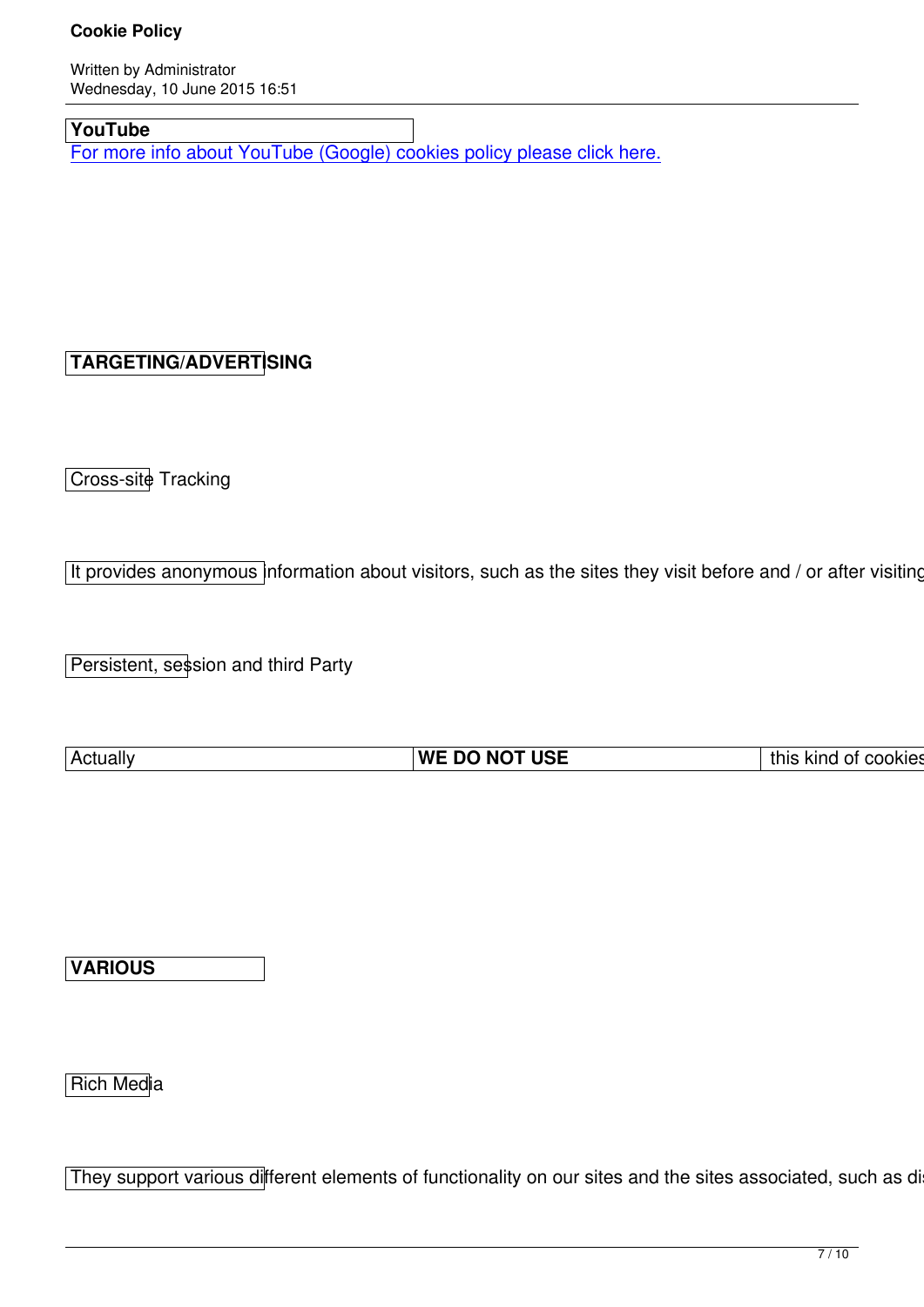Persistent, session and third party

 **YouTube** For more info on YouTube (Google) cookies please click here

[Domain Beacon](http://www.google.co.uk/intl/en/policies/privacy/)

The 'Web beadons' (headlights Internet, also known as web bugs / pixel tags / clear GIFs) control the behat

Persistent, session and third party

|--|

**Other** 

They support various different elements of functionality on our website.

Persistent, session and third party

 **maps.google.com** For more info about maps.google.com please click here. **How can I check or delete cookies?**

The majority of Internet browsers are initially set to accept cookies automatically. You can change these settings to block cookies or to warn you that cookies are sent to your device. There are several ways to manage cookies. Please refer to the user 's instructions or help screen of your browser to find out how to adjust or change the settings of your browser.

The section "Help" of your browser should be able to help with the management of cookies settings. If you do not wish to receive cookies, you can change your browser to notify you of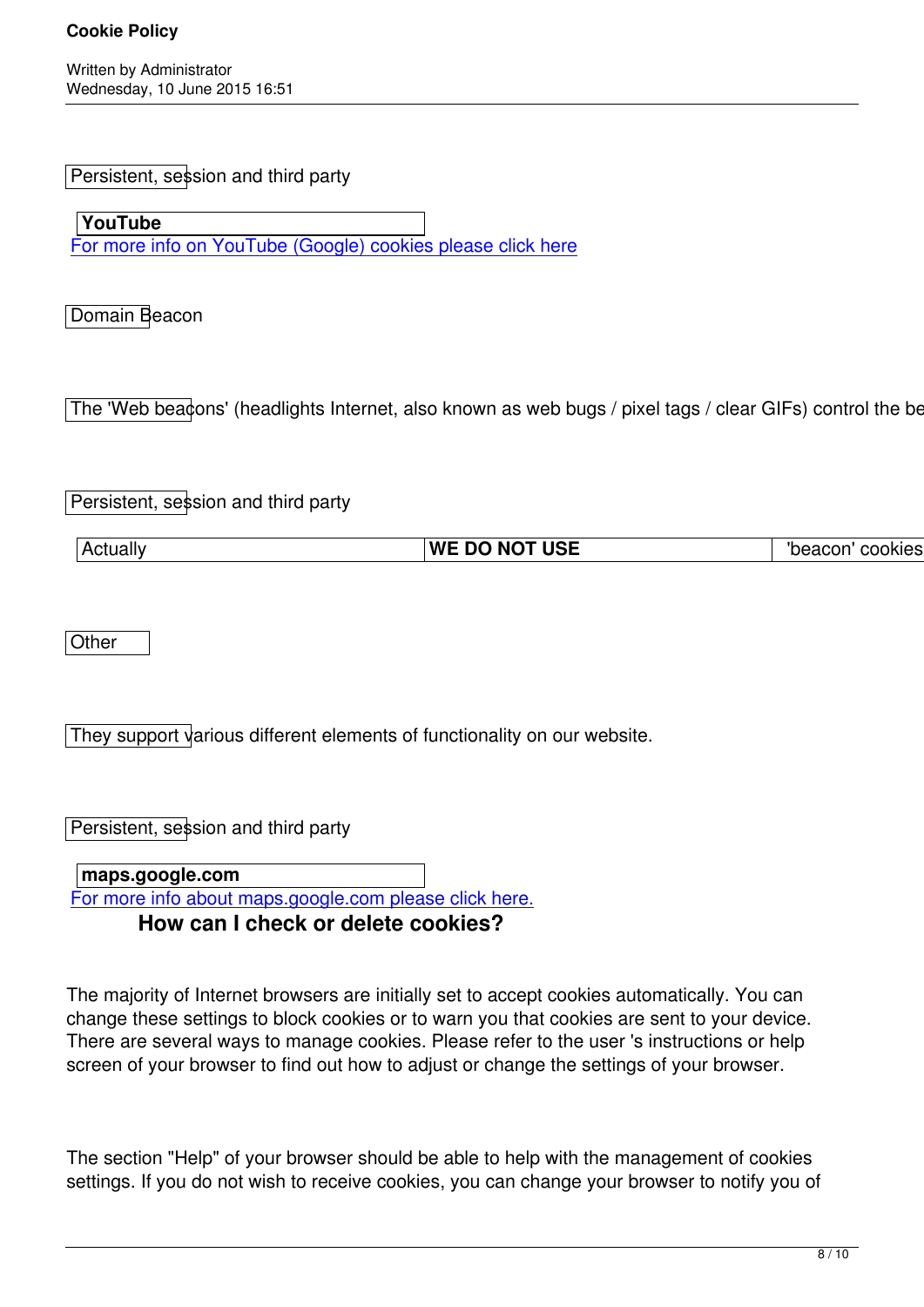when they are sent. You can also delete cookies at any time that you have already saved, through your browser settings. You can choose whether to accept cookies that are set by our site on your cookies settings. Please note that most of our website works without the use of cookies, but if you choose to disable some of them, you lose features and functionality. MBLO.it is not responsible for the content of third party web sites that can set cookies or not.

To disable all or some cookies from your browser are some guides to date released by the software developer.

- MANAGE COOKIES IN INTERNET EXPLORER
- MANAGE COOKIES IN MOZILLA FIREFOX
- MANAGE COOKIES IN GOOGLE CHROME
- [MANAGE COOKIES IN APPLE SAFARI](http://windows.microsoft.com/it-it/internet-explorer/delete-manage-cookies#ie=ie-11)

If you [disable the cookies that we use, this may](https://support.apple.com/kb/PH19214?viewlocale=en_US&locale=en_US) affect your experience while you are on our Sites, for instance, you might not be able to visit certain sections or not to receive personalized information when you visit our site.

If you use different devices to each other to see and access the Internet sites (for example, computer, smartphone, tablet, etc.), You must ensure that each browser on each device is adjusted to reflect your cookie preferences.

If you want to delete the cookies functionality of Google Analytics you can do so using the Browser Add to Google Analytics Opt available at this address: https://tools.google.com/dlpage /gaoptout/

[If you want](https://tools.google.com/dlpage/gaoptout/) to check the current status of your cookie preferences you can use the online tool available at this address: http://www.youronlinechoices.com/

# **Where can I find more information about cookies?**

List of cookies for Google Analytics and how they work: https://developers.google.com/analytics/devguides/collection/analyticsjs/cookie-usage